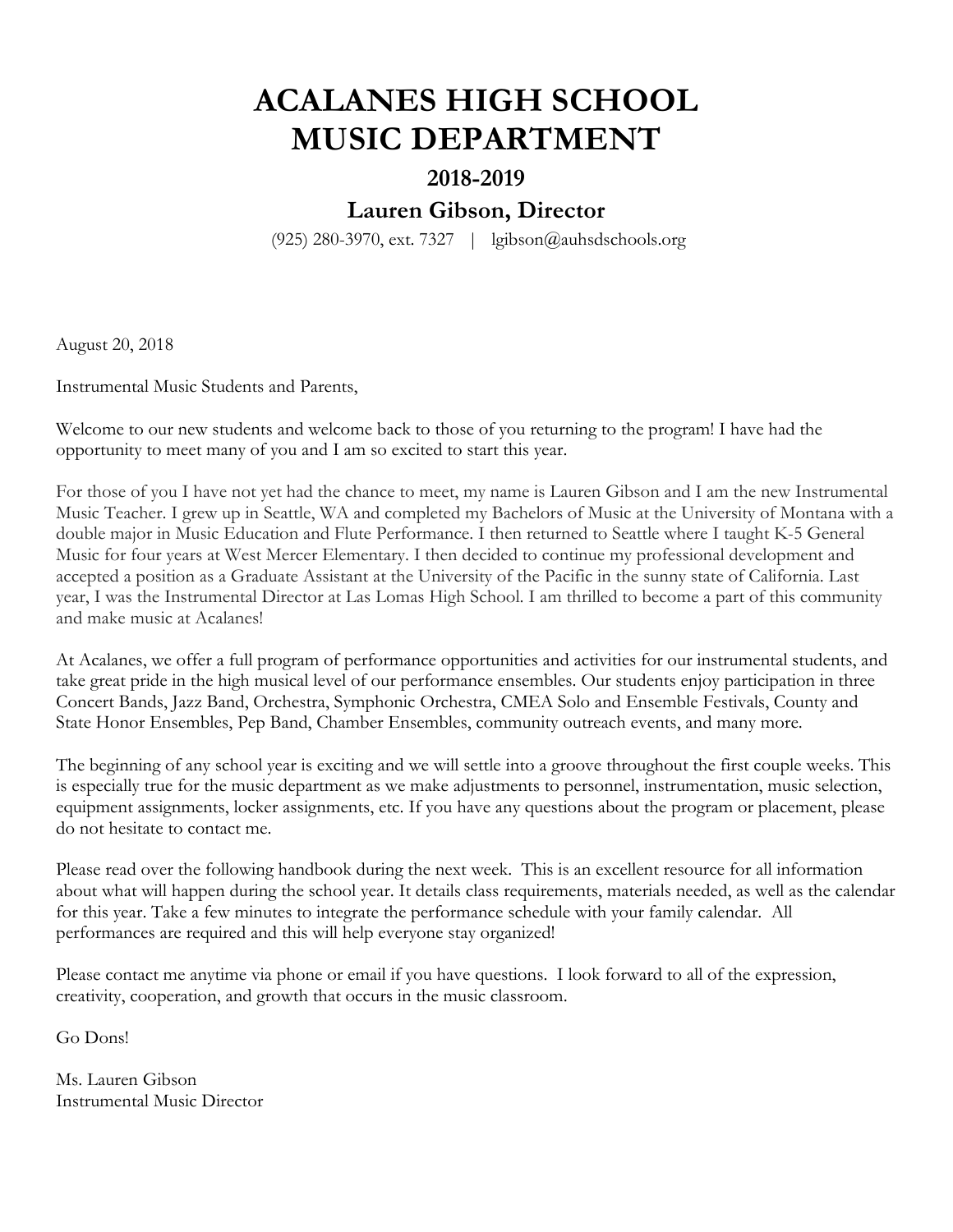

# **ACALANES INSTRUMENTAL MUSIC HANDBOOK**

#### **Grading and Participation** *"Qui audet adipiscitur."*

#### **Basic Grading Scale:**

- 60% Daily Participation and Concert Participation
- 20% Practice/Sectional, Tests, and In-Class Written Work
- 10% Semester Project
- 10% Final Exam

### **Daily Expectations:**

- 1. Always put forth your best effort in class.
- 2. Bring all necessary music, instruments, and supplies to class.
- 3. Work diligently on your individual parts outside of class in order to be ready for rehearsal.
- 4. Attend all prescheduled performances.

## **Monthly Participation Grade**

You will receive a monthly participation (40 points) grade based on attendance. A tardy results in a onepoint deduction. You are excused for any school activities, religious events, and emergencies. Any illness or medical note will only result in a two-point deduction. Attendance and participation is extremely important in our music classroom to make sure that we have a full ensemble because every member of our ensemble counts. If you miss class, you can make up points by:

- 1. Bringing in a program from an outside concert.
- 2. Volunteering in the music room to help Ms. Gibson.

#### **Practicing and Projects** *"Hard work is a two-way street. You get back exactly what you put in."*

There will be one semester project. There are many choices to choose from (Pep Band, concert reflections etc.) that I will discuss more in detail in the coming weeks. You must submit a written evaluation (roughly 1 page double spaced) detailing the project you chose and what you learned through the experience. More details will be given in the first few weeks.

> **Concerts** *"Opportunity dances with those who take the floor."*

Each day in class, we work together to create a balanced and specific sound. Our daily work means that each musician's contribution is unique and critical to our sound. To have one missing voice disrupts the balance of the ensemble. Because of this, all performances on our calendar are mandatory.

Failure to attend a scheduled performance without advanced acceptable notification will lower a student's grade. Please be aware that work is not an acceptable excuse for missing concerts, and you need to be up front with coaches about our performance schedule to avoid conflicts. Please come see me well in advance regarding scheduling. **MARK YOUR CALENDAR TODAY! Every effort has been made to avoid conflicts in scheduling concerts.**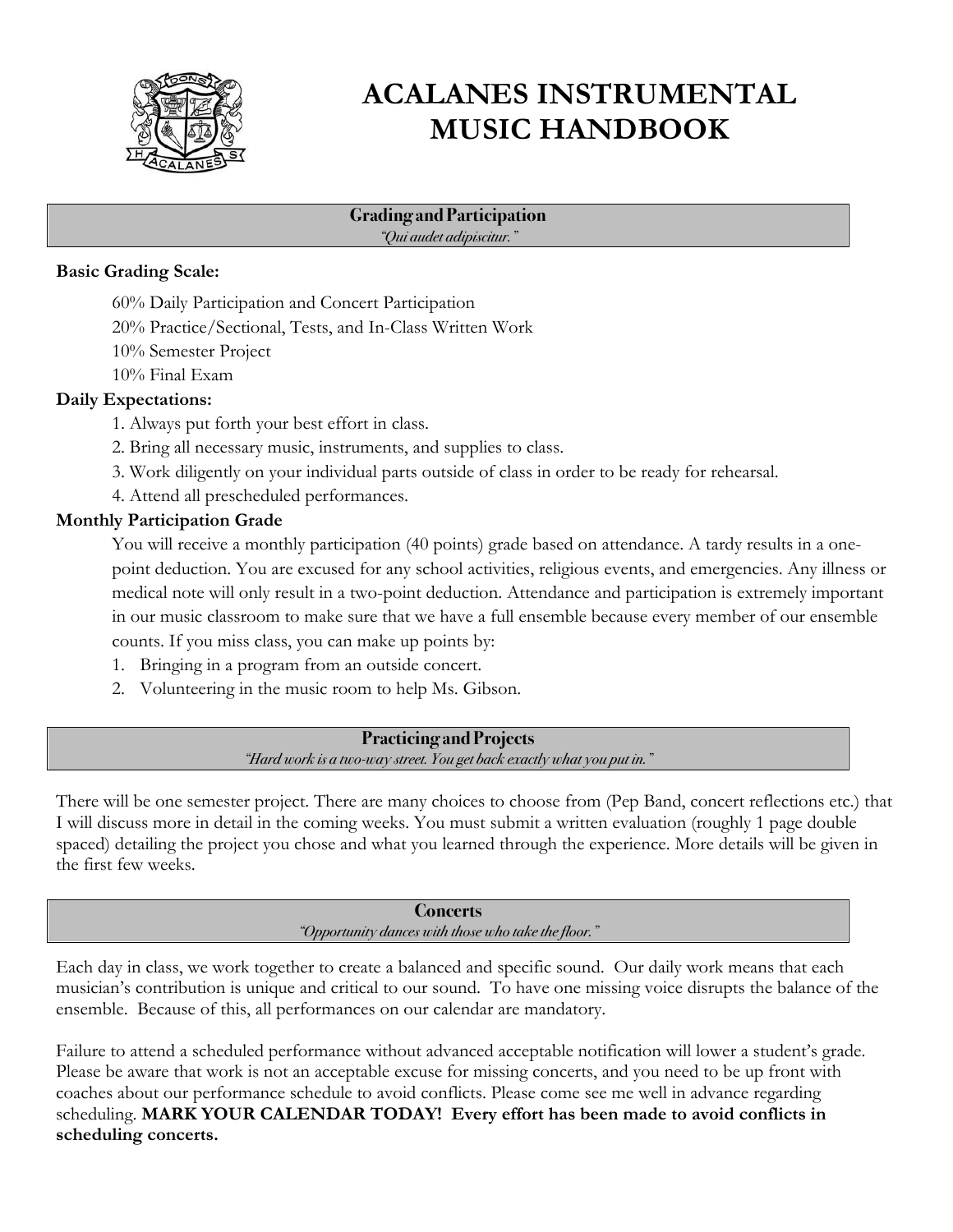## **Rehearsal Expectations**

#### *"Success is like a garden, it always needs tending."*

- **RESPECT** everyone: musicians, directors, substitutes, etc.
- Always have your music and a **PENCIL** as well as reeds, oil, etc.
- Be on time: "To be late is unacceptable; to be 'on time' is to be late, to be early is to be on time."
- Minimize talking, maximize playing
- Show your fellow students patience and understanding
- Display a positive attitude  $\odot$

*Forgetting your instrument, music, mouthpiece, reeds, etc., is the same as going to class without your books, binder, and writing implements.* DO NOT *forget your instrument or music folder. By high school, I know students can maintain this level of responsibility.*

#### **Cell Phone Policy** *"Just do it. "*

During class, it is not appropriate for you to have your cell phone out. Keep any electronic devices in your backpack so they do not distract you or those around you during class. Occasionally, we will use electronic devices for a particular lesson. In these cases, I will let you know when it is appropriate have them out. Before rehearsal starts, you are welcome and encouraged to use your tuning apps/metronomes/musical dictionaries on your phone but phones need to be away before rehearsal begins.

#### **Concert Dress Requirements** *"One never has to apologize for looking nice."*

Please see the information below for your performing ensemble:

• **Concert Band:** Black pants/skirt (below knee), sleeved white shirt/blouse, long tie (men only), black jacket (optional for men), black socks, black dress shoes. No athletic wear or jeans.

## • **Orchestra, Symphonic Band, and Wind Ensemble:**

- Men
- 1. Tuxedo (preferred), or black suit
- 2. White dress shirt that buttons at the neck
- 3. Black Bow Tie
- 4. Black dress shoes and black socks

### Women

- 1. Recommended: Purchase concert dress from the Instrumental Music Boosters
- 2. Or: black full length dress/slacks and black blouse
- 3. Your dress/skirt/slacks need to cover your knees when seated with your instruments
- 4. Black dress shoes

## • **Jazz Ensemble:**

Men: Black suit, solid colored dress shirt, long tie, black socks, black shoes.

Women: Black or solid colored blouse with black pants/skirt (below knee), black shoes.

If you have any questions, please make sure to contact me well in advance of any performance!